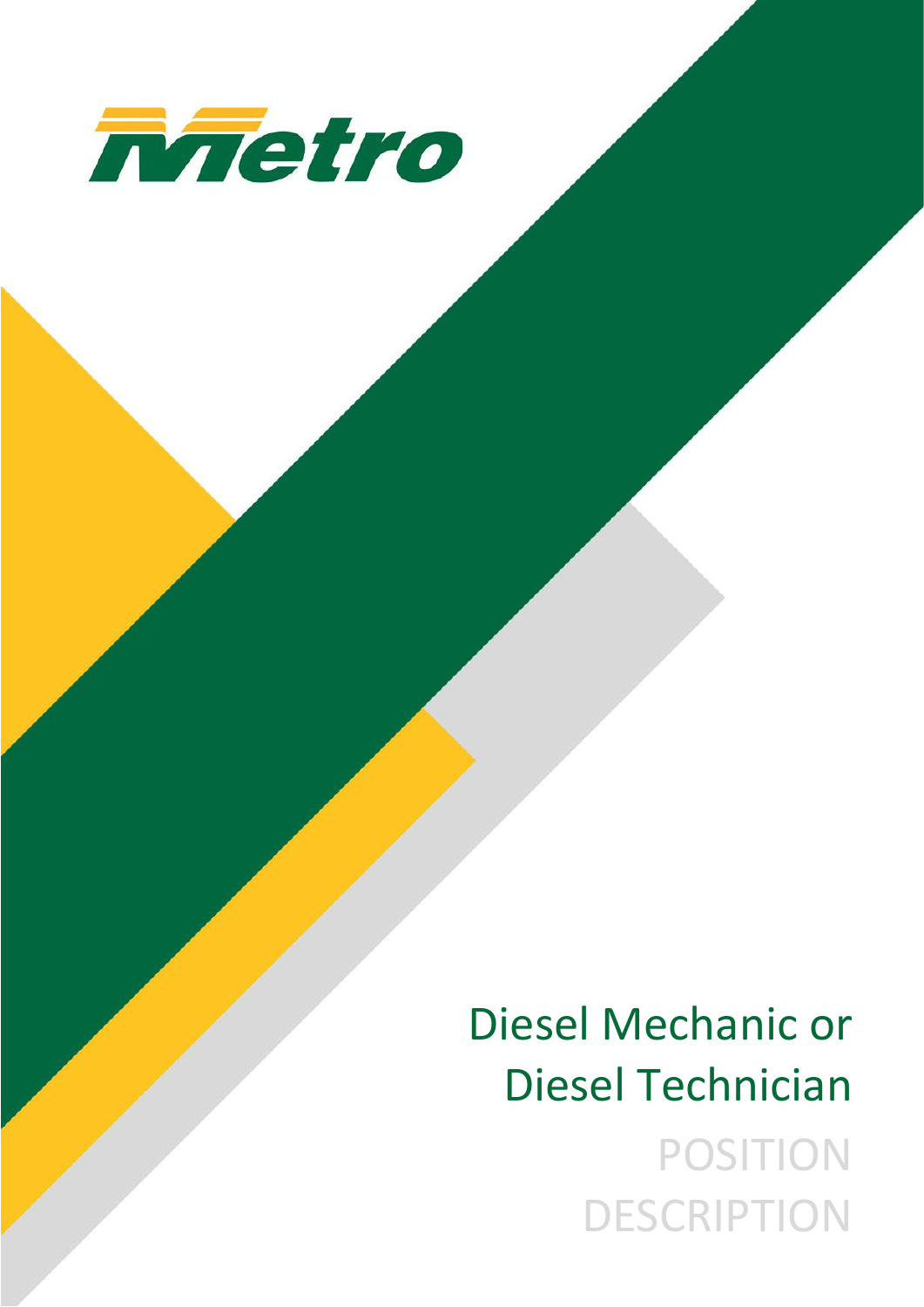#### **Position Description**



| <b>Position title</b>    | Diesel Mechanic or Diesel Technician                                                                                              |
|--------------------------|-----------------------------------------------------------------------------------------------------------------------------------|
| <b>Business Area</b>     | <b>Operations Division</b>                                                                                                        |
| <b>Direct Reports</b>    | Nil                                                                                                                               |
| <b>Immediate Manager</b> | Workshop Team Leader                                                                                                              |
| Award                    | Metro Tasmania Engineering Employees Enterprise Agreement 2020                                                                    |
| Location                 | Hobart, Launceston and Burnie                                                                                                     |
| <b>Role Purpose</b>      | The role of a Diesel Mechanic or Diesel Technician is to perform major<br>and minor repairs and maintenance to Metro's bus fleet. |

#### **Organisational Requirements**

All positions within Metro Tasmania will support the achievement of the Metro Tasmania Vision to be a customer centric public transport provider.

Employees are required to comply with all relevant legislation, laws, regulations, standards, codes and Metro Tasmania policies and procedures.

While at work employees must take reasonable care of their own health and safety and the health and safety of others, including those working under their supervision or direction that may be affected by their acts or omissions in accordance with relevant State and Federal Work Health and Safety Legislation.

| <b>Our Values</b>                  |                                                                                                                                                            |
|------------------------------------|------------------------------------------------------------------------------------------------------------------------------------------------------------|
| <b>Safety</b>                      | Keep people safe                                                                                                                                           |
| Improvement                        | Challenge the status quo                                                                                                                                   |
| <b>Teamwork</b>                    | Better together                                                                                                                                            |
| <b>Respect</b>                     | Respect everyone                                                                                                                                           |
| <b>Role Accountabilities</b>       |                                                                                                                                                            |
| <b>Mechanical Responsibilities</b> | Ensure timely and efficient repairs are undertaken to company<br>vehicles and other assets.                                                                |
|                                    | Diagnose and repair mechanical and electrical defects in buses.                                                                                            |
|                                    | Carry out programmed maintenance on the Metro fleet.                                                                                                       |
|                                    | Carry out vehicle inspections to ensure compliance with the<br>$\bullet$<br>National Heavy Vehicle Accreditation scheme.                                   |
|                                    | Diagnose faults on computer-controlled engine and gearbox<br>systems using electronic test equipment.                                                      |
|                                    | Carry out repairs on brake systems including ABS.<br>$\bullet$                                                                                             |
|                                    | Overhaul engine, transmissions, differentials and other<br>$\bullet$<br>components.                                                                        |
|                                    | Liaise and assist the Team Leader to ensure efficient repair of<br>$\bullet$<br>buses.                                                                     |
|                                    | Maintain a clean and safe worksite ensuring that all activities are<br>٠<br>undertaken in a safe manner in accordance with WHS policies and<br>procedures. |
|                                    | Ensure that appropriate safety apparel is worn at all times.                                                                                               |
|                                    | Retrieve vehicles in break down situations.<br>$\bullet$                                                                                                   |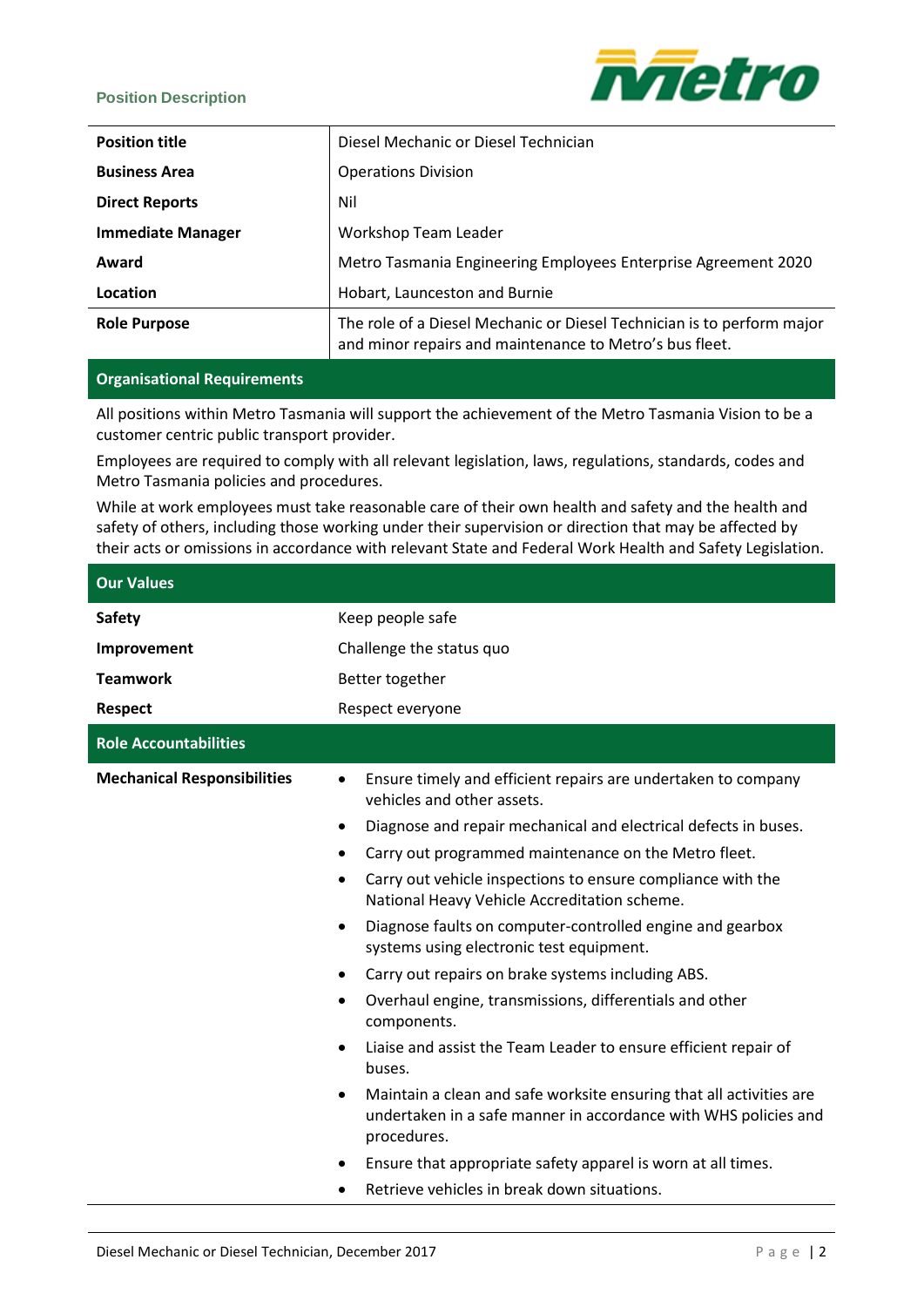## **Position Description**



| <b>Administrative Responsibilities</b>                                                                                                               | Input data into the Metro Maintenance System (TIMS) accurately<br>as required.<br>Ensure job sheets are completed accurately and that all parts used<br>$\bullet$<br>are added to the job sheet.                                                                                                                                                                                                                                                                                                                                                                                                                |
|------------------------------------------------------------------------------------------------------------------------------------------------------|-----------------------------------------------------------------------------------------------------------------------------------------------------------------------------------------------------------------------------------------------------------------------------------------------------------------------------------------------------------------------------------------------------------------------------------------------------------------------------------------------------------------------------------------------------------------------------------------------------------------|
| <b>Projects &amp; Other Tasks</b>                                                                                                                    | Perform related duties as assigned.<br>$\bullet$                                                                                                                                                                                                                                                                                                                                                                                                                                                                                                                                                                |
| <b>Safety and Wellbeing</b><br>(Organisational)                                                                                                      | Promote and provide active leadership for a safe working<br>environment at Metro Tasmania, this includes and is not limited to:<br>Reducing potential for injuries to staff, contractors and members<br>of the public;<br>Partaking in lead and lag reporting practices;<br>$\bullet$<br>Championing safety in all activities;<br>٠<br>Having confidence and authority to immediately stop any<br>dangerous activities;<br>Promote and drive safe work practises which improve lost time<br>injuries and workers compensation due to minimising injuries;<br>and promote wellbeing and preventative activities. |
| <b>Management Authorities (if appropriate)</b>                                                                                                       |                                                                                                                                                                                                                                                                                                                                                                                                                                                                                                                                                                                                                 |
| Refer to the Delegation of Authority Manual.                                                                                                         |                                                                                                                                                                                                                                                                                                                                                                                                                                                                                                                                                                                                                 |
| <b>Key Relationships</b>                                                                                                                             |                                                                                                                                                                                                                                                                                                                                                                                                                                                                                                                                                                                                                 |
| <b>Internal</b><br>Engineering, Operations Division<br><b>Bus Operators</b><br><b>Operations Manager (North/South)</b><br><b>Operations Officers</b> | <b>External</b>                                                                                                                                                                                                                                                                                                                                                                                                                                                                                                                                                                                                 |

# **Organisational Chart**



## **Qualifications and Experience**